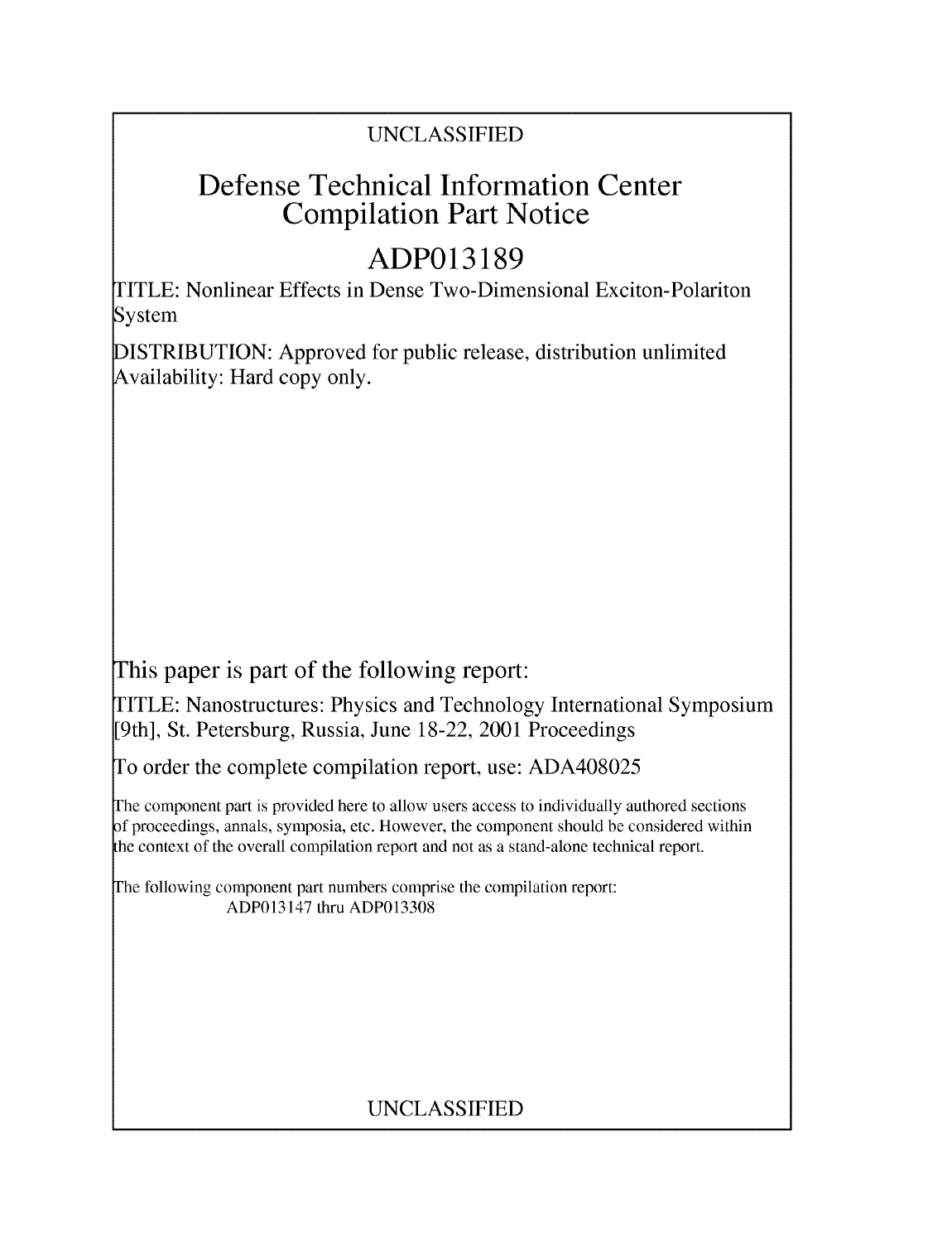### Nonlinear effects in dense two-dimensional exciton-polariton system

*V. D. Kulakovskii*<sup>1</sup>, A. I. Tartakovskii<sup>1</sup>, D. N. Krizhanovskii<sup>1</sup>,

<sup>1</sup> Institute of Solid State Physics, Chernogolovka, 142432, Russia

2 Institute of General Physics, Moscow, Russia

**3** University of Sheffield, Sheffield, UK

Abstract. Angle resolved emission spectra of MCs with quantum wells embedded in the active layer have been investigated under conditions of resonant excitation into the lower polariton (LP) branch. The conditions have been found at which macroscopic filling at the LP branch bottom is reached in the strong coupling regime. Under these conditions strong nonlinear effects in the intensity and the degree of polarisation of polariton emission have been observed and investigated. The experimental dispersion of renormalized cavity mode and its strong narrowing have been explained using an interacting polariton model predicting that the coupling between the LP mode  $E_{\text{LP}}(k)$  and the mode  $E^*(k) = 2\hbar\omega - E_{\text{LP}}(k + 2k_{\text{excitation}})$  is qualitatively different from that of exciton and photon.

Semiconductor microcavities (MCs) with planar Bragg mirrors change substantially the properties of excitons in quantum wells located at the antinodes of electric field [1-3]. In high quality MCs where the interaction between photon  $(C)$  and exciton  $(X)$  modes in a quantum well exceeds broadening of the modes, these interacting photons and excitons are considered as MC exciton polaritons revealing a number of peculiar features. The exciton polaritons in bulk semiconductors are stable three-dimensional quasi-particles, their energy tends to zero (at low polariton branch (LPB)) as the wave vector k decreases. In planar MC the polaritons are quasi-two-dimensional and their annihilation does not require conservation of the momentum in the direction perpendicular to the MC plane. As a result, (i) the life time of MC polaritons is finite and is of the order ofpicoseconds in MCs with a finesse about several thousands; (ii) their energy is finite at  $k = 0$ . In such a system a strong two-dimensional (2D) confinement of light makes accessible very high densities of the photonic field which may result in a different type of nonlinear effects [4, **5].** Another intriguing property is connected to the boson nature of the mixed exciton-photon states in MCs, 2D polaritons, characterized by an extremely small ( $< 10^{-4} m_0$ ,  $m_0$  being the free electron mass) in-plane effective mass. The low density of polariton states makes possible the high filling at the LP band bottom to be achieved at relatively low densities when the influence of the fermion nature of electron and hole in exciton compound is yet negligible. In this case, the bosonic nature of polaritons can favor stimulated scattering [5, **6]** and allow Bose condensation. Experimental observation ofthese, presumably, nonlinear effects in the strong coupling regime is usually prevented by a slow relaxation of photoexcited polaritons into the LP band bottom [7, **8].** Only recently the stimulated character ofpolariton relaxation has been demonstrated using resonant excitation into the lower or upper polariton branch [9, **10].**

In this work we discuss the properties of dense polariton system generated with the use of resonant excitations by circularly and elliptically polarised light. We succeeded (i) in generation of polaritons at the LPB bottom with a high degree of polarisation that

N. A. Gippius<sup>2</sup> and M. S. Skolnick<sup>3</sup>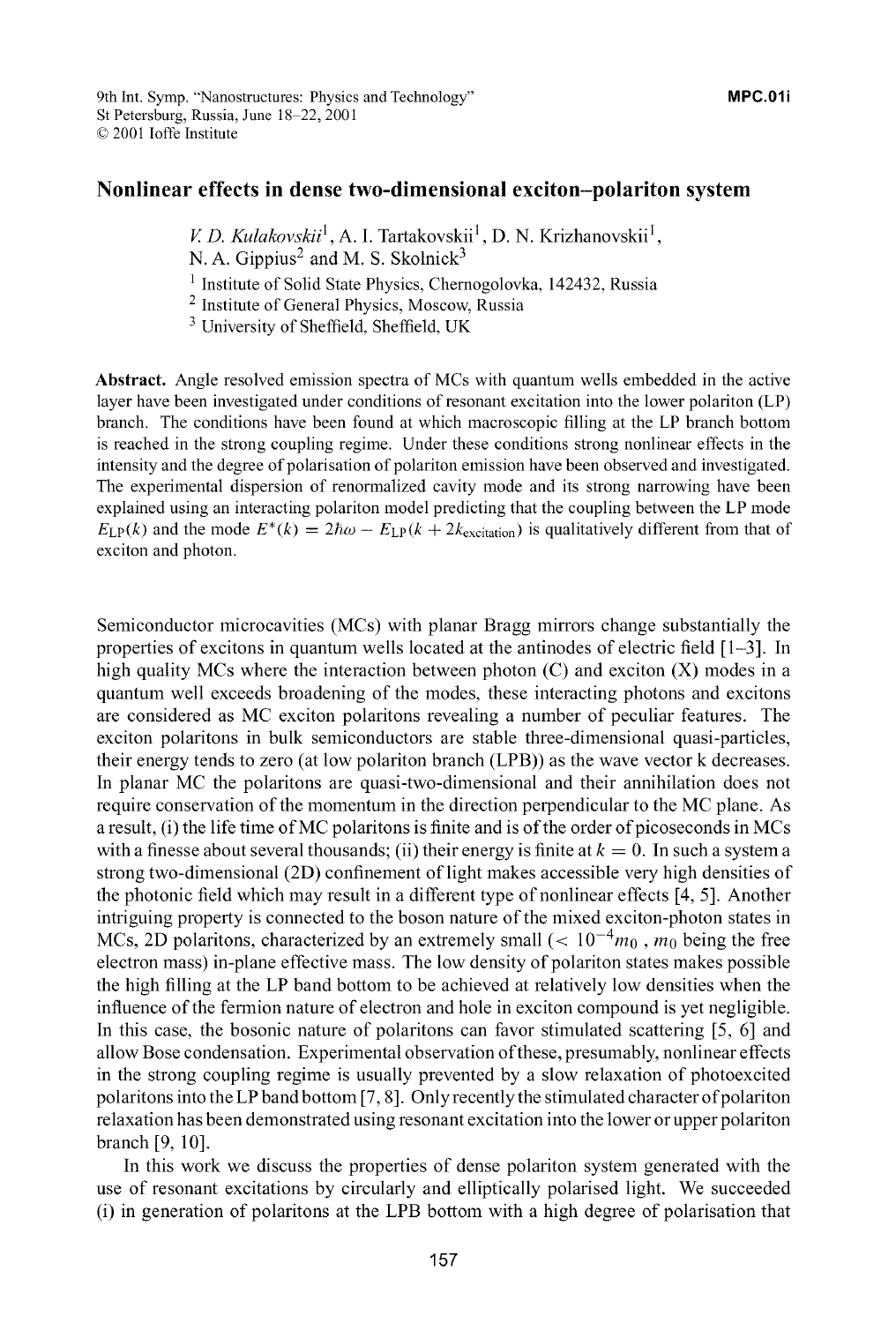

Fig. 1. (a) Polariton dispersion, measured at low and high excitation densities at  $\Phi = 16^\circ$ . (b) Schematic diagram of two-photon scattering.

under particular conditions exceeds markedly that of the exciting light and (ii) in observing nonlinear effects both in the emission intensity and in the circular polarisation degree.

A GaAs/AlAs MC containing 6 InGaAs quantum wells in the active layer (Rabi splitting, **Q** of 6-7 meV) have been studied under the conditions of resonance between the photon and the exciton modes, when polaritons at  $k = 0$  have half-exciton-half-photon character. We used a tunable Ti-Sapphire laser to excite luminescence in the MC. A sample was mounted in a cryostat at temperature  $T = 1.8-20$  K.

Figure 1 displays the dispersion dependence for polaritons, that was measured at low excitation density. The excitation with the energy lower than the energy  $E<sub>X</sub>$  of free excitons near the LPB bottom close to the inflection point of the dispersion curve, is the most promising for achieving high density of polaritons without filling of exciton states with large  $k$ . However experimental realisation of the idea is problematic because the time of acoustic phonon-mediated scattering into polaritons with  $k < 10^4$  cm<sup>-1</sup> is comparable to the life time of  $k = 0$  polaritons. For this reason the k-distribution of polaritons is not in thermodynamic equilibrium. This situation is illustrated in Fig. 2, where LP emission spectra recorded with high angular resolution ( $\lt 1^\circ$ ) at  $T = 2$  K and low density of resonant excitation at  $\Phi = 16^{\circ}$   $(k \sim 2 \cdot 10^4 \text{ cm}^{-1})$  are displayed. It is seen that the LP emission intensity and, hence, their population decreases as  $k$  reduces, while thermodynamically equilibrium system should have demonstrated a sharp increase of LP concentration at the LPB bottom at so low temperature (2 K).

Thus, the phonon mechanism does not provide any effective relaxation of the energy of photoexcited polaritons. The problem can be solved in the case when the exciting light scatters directly into polariton states at the LPB bottom. Following the dispersion law (Fig. 1), that is possible at resonant excitation near the inflection point ( $k_{\text{ex}} \sim 1.8 \cdot 10^4 \text{ cm}^{-1}$ , or  $\Phi \sim 16^{\circ}$ ), when a direct two-photon scattering into polariton states at  $k = 0$  and  $2k_{\rm ex}$ can occur with the conservation of the energy and the momentum.

Figure 2 displays experimental spectra of polariton emission recorded for two circular polarisations at  $\Phi = 0^\circ$  and  $T = 2 \text{ }\mathcal{S}$  under the conditions of circularly ( $\sigma^+$ ) polarised excitation at  $\Phi \sim 16^{\circ}$ . In the spectrum there is a single line corresponding to the LP emission at  $k = 0$ . The fine structure of the line is related to the light interference in the sample (the sample thickness is 0.5 mm) and is not considered below. For the  $\sigma^+$ polarisation the emission intensity at low density of excitation (the  $LP^+$  peak) is slightly stronger than that for the  $\sigma^-$  polarisation (LP<sup>-</sup> peak), which implies that the spin relaxation time is larger than the lifetime. With increasing P the  $LP^+$  peak at  $k = 0$  shifts slightly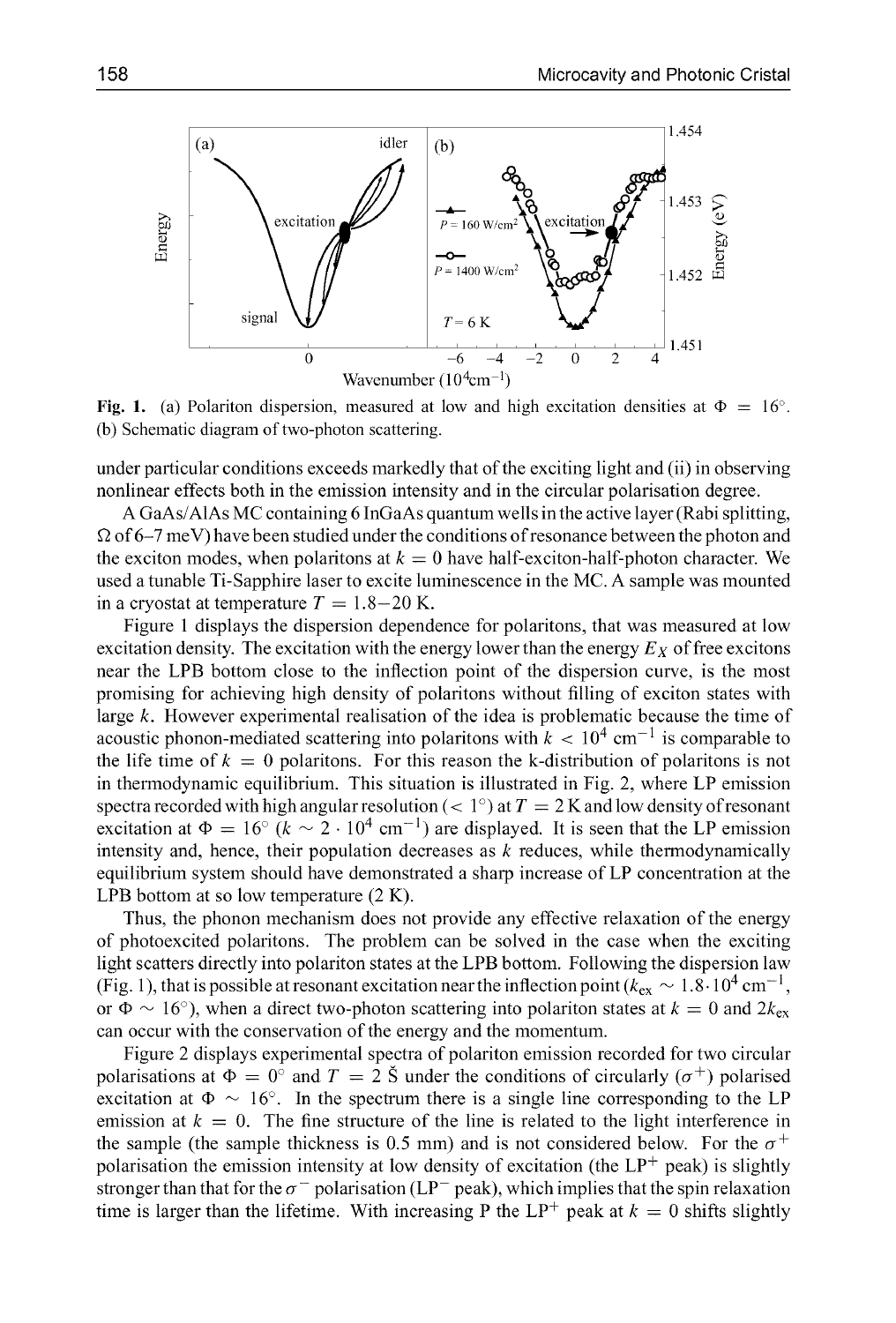

**Fig. 2.** (a) Polarized  $\sigma^+$  (thick lines) and  $\sigma^-$  (thin lines) emission spectra of MC recorded for various detection angles under  $\sigma^+$  polarized excitation into the LPB at angle  $\Phi = 16^{\circ}$  at low and high excitation densities. (b) Angle dependence of the intensity of the LP<sup>+</sup> and LP<sup>-</sup> lines.

to higher energies, increases superlinearly, and becomes narrow. The  $LP$  peak, on the contrary, increases linearly with P and its energy does not notably shift. As a result, at high  $P$ , the degree of circular polarisation of the LP line reaches 95%. Note that even at the highest P the shift of the  $LP^+$  peak is much smaller than the Rabi splitting, which suggests that nonlinear emission effects are related to mixed exciton-photon system.

The dependences of the LP line intensity  $I_{LP}$  and polarisation degree  $\rho_{LP}$  on the density of excitation at  $k = 0$  are plotted in Figs. 3(a) and 3(b). There are four regions of the density, revealing qualitatively different behaviour. In the first region ( $P < 150$  W/cm<sup>2</sup>)  $I_{\text{LP}}$  and  $I_{\text{LP}}$  are nearly linear in P whereas  $\rho_{\text{LP}}(P)$  changes rather weakly (between 30 and 40%). In this range the light excites mainly localised excitons, and the quantum yield of LP emission does not exceed  $0.1\%$ .

In the second range ( $P = 150-200$  W/cm<sup>2</sup>) the dependence  $I_{\text{LP}} + (P)$  is replaced by the squared one, while  $I_{LP} - (P)$  remains close to linear and hence  $\rho_{LP}$  starts increasing. In this region the most effective mechanism of filling of polariton states near  $k = 0$  is direct two-photon scattering:  $2\hbar \omega (k_{\rm ex}) = E(k = 0) + E(k = 2k_{\rm ex})$ , which increases the quantum yield of the polariton emission at  $k = 0$ . A strong narrow line arising in the MC emission spectrum at the detection angles  $\Phi = 30-34^{\circ}$  exactly corresponding to  $k = 2k_{ex}$  is a direct proof of the process. Figure 1 shows as well that this line has the energy  $\hbar \omega = 2\hbar \omega (k_{\rm ex}) - E_{\rm LP}(k = 0)$  and the same polarisation as the LP line at  $k = 0$ .

As the excitation density rises above 450 W/cm<sup>2</sup> the squared dependence of  $I_{\text{LP}} + (k = 0)$ first changes to steep function close to the exponential one, and then saturates at  $P >$ 650 W/cm<sup>2</sup>. Since the increase in  $I_{\text{LP}}$  – continues to be sublinear, the degree of circular polarisation of the LP line at  $k = 0$  and  $k = 2k_{ex}$  increases highly and approaches unity. The quantum yield of the emission at the LP<sup>+</sup>( $k = 0$ ) mode at  $P = 1000$  W/cm<sup>2</sup> approaches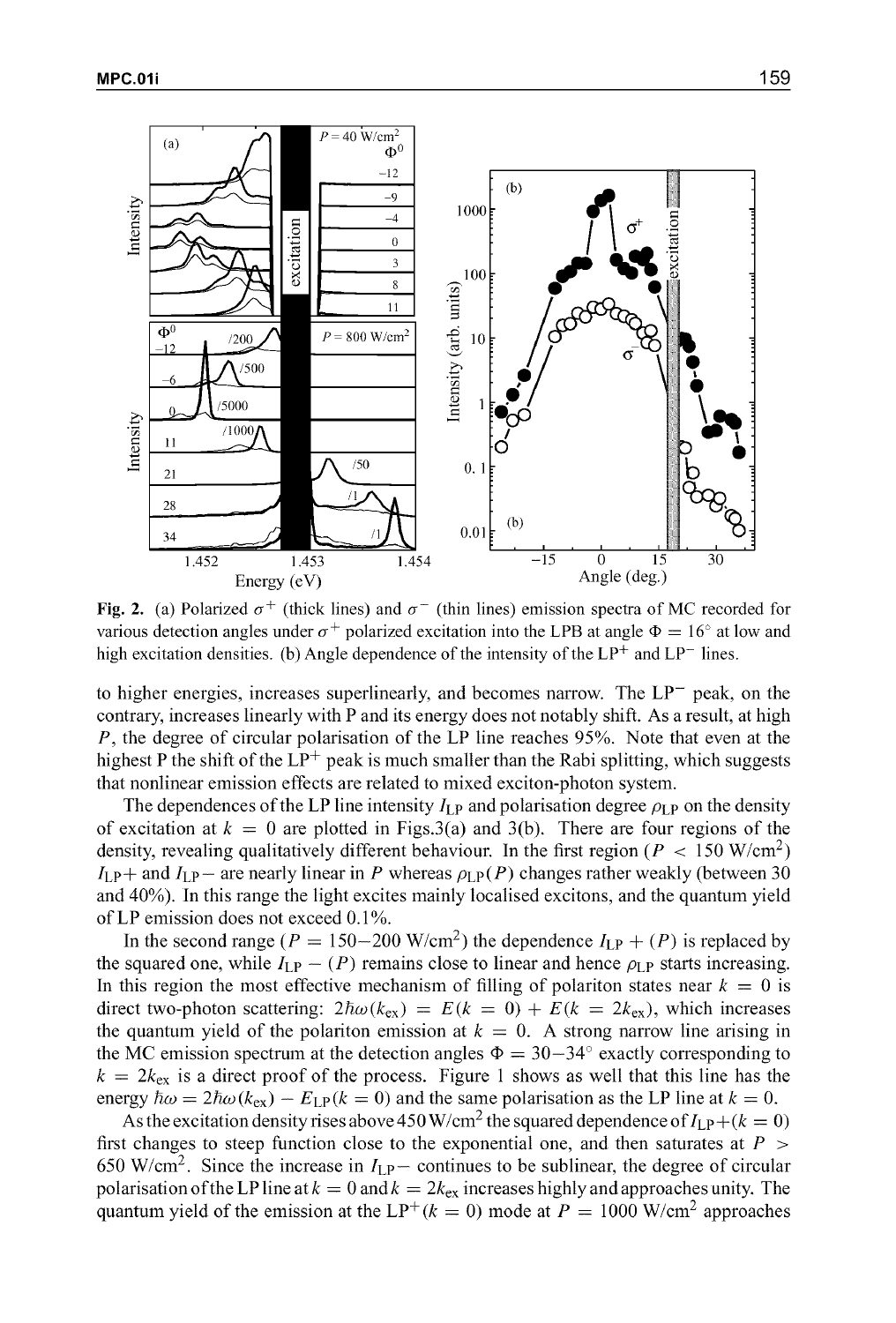intensity at  $\Phi = 0^\circ$  on the density of  $\sigma^+$  exci- larisation  $\rho_{LP}$  (b) and intensity of the LP line tation into the LPB at  $\Phi = 16^{\circ}$ . (b) Degree of  $I_{LP} = I_{LP^+} + I_{LP^-}$  (a) on the degree of circular polarisation of polariton emission at  $\Phi = 0^\circ$ . polarisation of the excitation at  $P = 200$  and

Fig. 3. (a) Dependence of  $\sigma^+$  and  $\sigma^-$  emission Fig. 4. Dependencies of degree of circular po-540 W/cm<sup>2</sup>.

**10%.**

The change from the squared dependence of  $I_{LP} + (P)$  to the near-exponential suggests the initiation of the stimulated two-photon scattering, and is related to the bosonic nature of polaritons. An additional argument in favour of the stimulated origin of the process is nearly 100% polarisation of the LP line at  $k = 0$ . The stimulated process develops at increased LP filling factors  $v_{LP}(k = 0)$ . The exponential growth of  $I_{LP} + (k = 0)$  is caused not only by increased efficiency of the direct two-photon scattering shown in Fig. 1 but also by stimulated scattering of photoexcited localised excitons and polaritons with  $k > 0$ . Scattering of localised excitons occurs with emission of acoustic phonons and becomes effective at  $v_{LP}(E) > v_{ph}(E)$ , where  $v_{ph}(E)$  is the filling factor of the phonon mode at the energy E counted from the LPB bottom.

As seen from Fig. 1(b), under the excitation into the inflection point  $k_{\text{inf}}$  there is no way to obtain effective two-photon scattering into the LP states outside the range  $0 < k < 2k_{\text{inf}}$ . However inside this range the scattering is possible for a wide range of *k* due to a small difference between  $E_{\text{LP}}(k)$  and  $E^*(k) = 2\hbar\omega(k_{\text{inf}}) - E_{\text{LP}}(k)$ . As a result, one can expect the LP emission under high excitation densities to depend not only on the energy but also on the  $k$  direction. Thereby we have measured LP emission spectra in a wide range of angles from  $-35$  to  $+35^{\circ}$ . Experimental results are shown in Fig. 2(a) and (b). In the range of  $k < 0$  the emission intensity decreases while the PL peaks width becomes broad with increasing  $|k|$ . In contrast, at positive k the LP line is very strong and relatively narrow in the whole range of  $k < 2k_{\text{inf}}$ , especially at  $k = 0$ ,  $2k_{\text{inf}}$ , and near  $k_{\text{inf}}$ .

So far we have discussed the behaviour of polaritons excited by circularly polarised light and found them to result in a well pronounced polariton-polariton scattering despite the absence of any absorption resonance near the two photon energy. Note, however, that  $2\hbar\omega_{\rm ex}$  is close (lower by about 1 meV) to the energy of the ground biexciton state in the



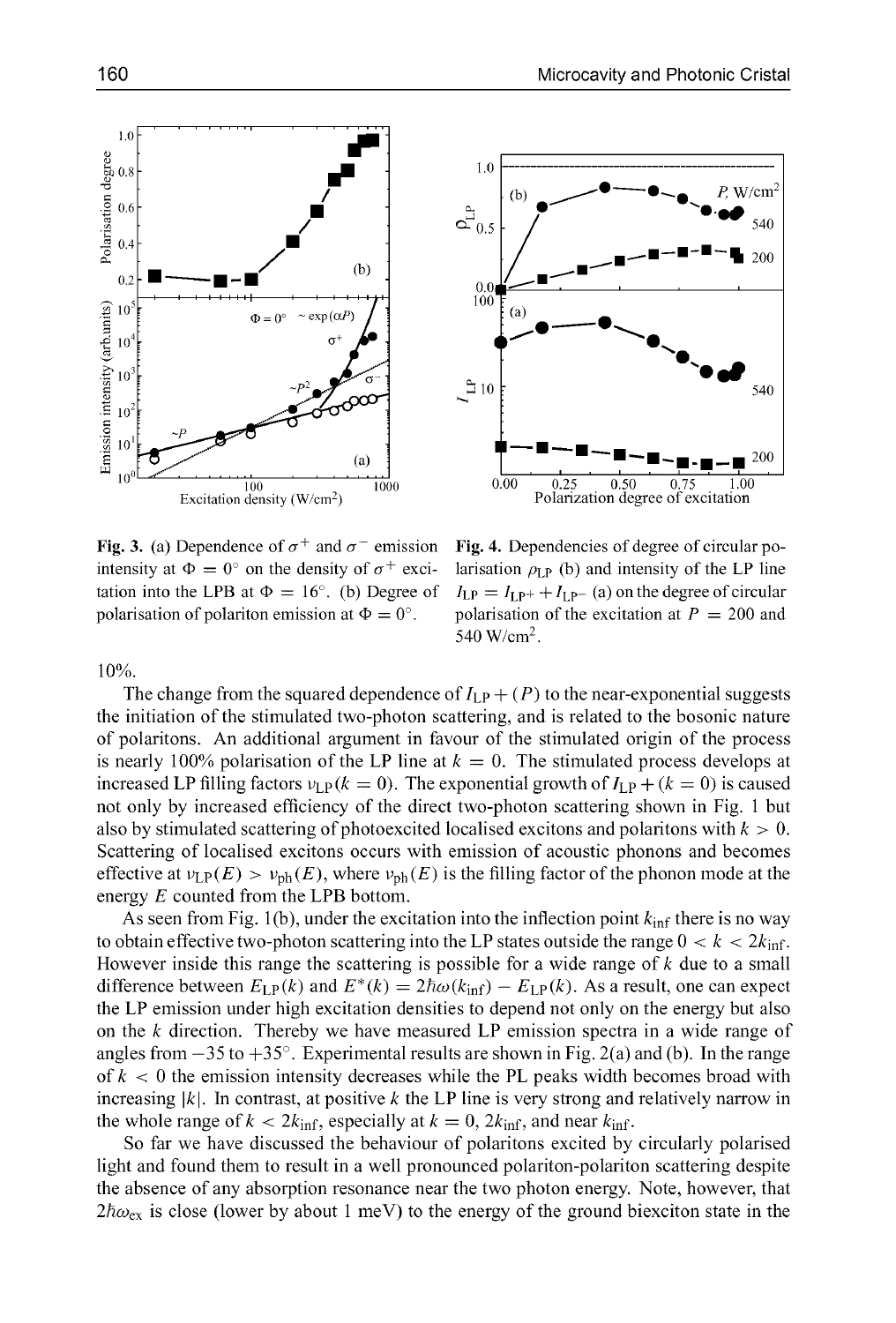

Fig. 5. Calculated dependences of the real (a) and imaginary parts (b) for the polariton modes in the highly excited MC. Dash lines show the dispersion of the modes  $E_{LP}$  and  $E^*(k) = 2\hbar\omega$ .  $E_{\text{LP}}(2k_{\text{ex}}-k)$  in the weakly excited MC. The parameters used in the calculations are  $\Omega = 6.3$  meV,  $\Delta_{XC} = 0.09$  meV and the decay of exciton and cavity modes was taken as 0.3 meV, Renormalization of polariton energy due to exciton-exciton interaction is neglected.

quantum well. The biexciton state being a spin singlet is expected to result in an additional resonant contribution in the two-photon scattering only for not completely polarised light, the contribution being increased with decreasing degree of the circular polarisation of exciting light  $\rho_{ex}$  from 1 to 0. Thus, the two-photon scattering is expected to increase markedly with decreasing  $\rho_{ex}$ .

Figure 5 displays the dependences of  $\rho_{LP}$  and total intensity of the LP line  $I_{LP}$  =  $I_{\text{LP}} + +I_{\text{LP}}$  on  $\rho_{\text{ex}}$  at two excitation densities. As seen,  $I_{\text{LP}}$  increases when the circularly polarised light is replaced by the linearly polarised one. At low excitation density (i.e. under the conditions of spontaneous two-photon scattering) the degree of circular polarisation of the LP emission at  $k = 0$   $\rho_{LP}(0)$  monotonically decreases with depolarization of the exciting light. In contrast, at high P the magnitude of  $\rho_{LP}$  first grows considerably up to  $\rho_{\rm ex} \sim 0.6$  where it even exceeds the degree of polarisation of exciting light. Only at  $\rho_{\rm ex}$  < 0.4 the value  $\rho_{\rm LP}$  decreases rapidly down to zero. Such a behaviour of  $I_{\rm LP}$  and  $\rho_{\rm LP}$ is an additional strong evidence in favour of (i) that the two- photon scattering process is highly enhanced due to the resonance of the two-photon energy to the biexciton one and (ii) that the process acquires the stimulated character at high P.

The experimental results can be partly explained using an interacting polariton model. The coupling between photon and exciton which give rise to the polaritons results in the repulsion of cavity and exciton modes whereas their imaginary parts become averaging. In MCs highly excited into the LP branch, the wave mixing results in the appearance of an additional branch  $E^*(k)$  with the dispersion  $E^*(k) = 2\hbar\omega - E_{LP}(2k_{ex} - k)$ . Calculations